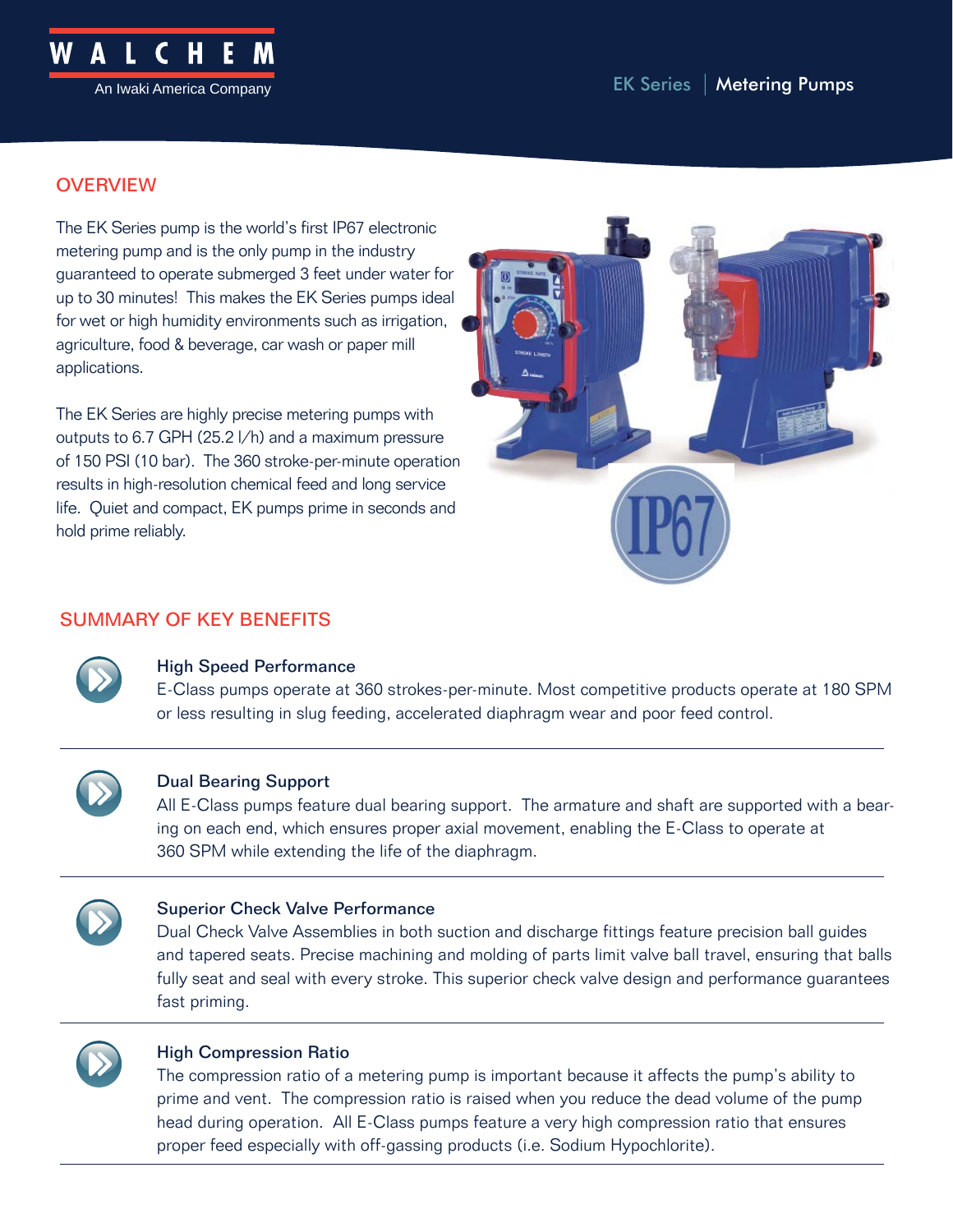Walchem and Iwaki have over 100 years of combined pump experience. This partnership has led to the design of the most innovative and comprehensive metering pump product line in the world, the E-Class Metering Pumps. E-Class features five great series: EZ, EW, EK, EHE, and EHF. The wide range of capabilities within the E-Class ensures that there's a model to fit any water treatment, food & beverage, agriculture, water conditioning, car wash, or other industrial feed application.

EK Series waterproof pumps are designed for the harshest chemical injection environments. The rugged Polyphenylene Oxide (PPO) enclosure is equipped with a durable clear cover to protect the membrane switches and stroke control of the pump, which are mounted opposite the liquid end. A variety of liquid end combinations are available to ensure a perfect match for your specific application.



### IP67 Construction

By integrating the pump body into a one-piece design, sealing is easier and more effective. Both the drive and the controller are completely insulated from moisture or gas. A watertight clear cover protects the display, controls and stroke length adjustment. All circuit boards and electronic components have been completely encapsulated to prevent failure due to moisture or gas. The display utilizes a high temperature LCD that provides extra protection from long-term exposure to sunlight in outdoor applications. Construction of the EK Series pumps make them perfect for indoor and outdoor applications where the pumps are frequently exposed to wash down.

### Control Features

High speed and a 20% minimum stroke length allow the EK Series to achieve an 1800:1 turndown ratio. The digital display and pushbutton speed control make setting the EK pump easy and precise. The EK pumps come equipped with pulse input (1:1) control and also feature an external stop input that can be set to stop the pump from a normally open or normally closed contact. To maintain the IP67 rating a proprietary connector is utilized that makes connection of the inputs simple, yet retains a watertight seal.



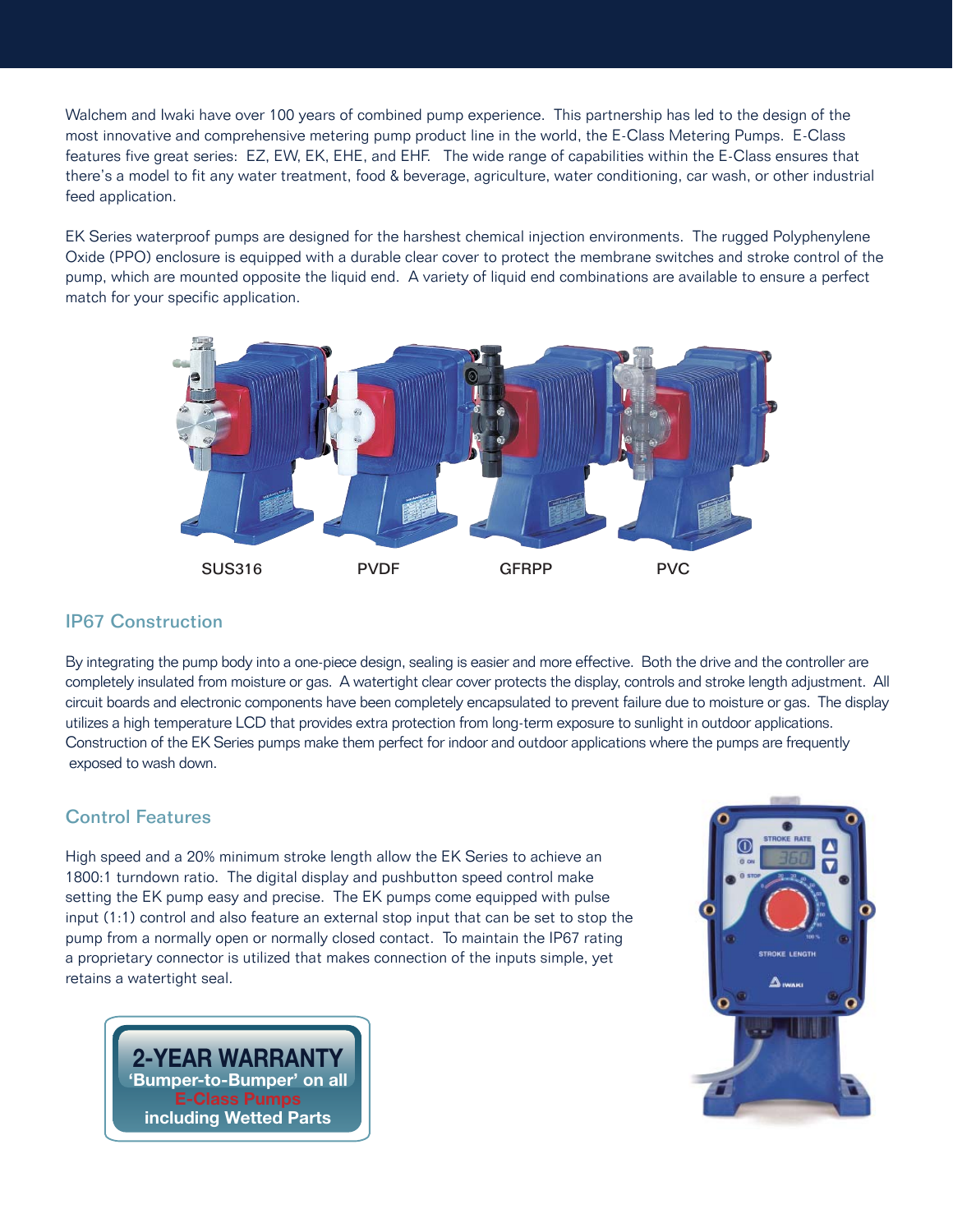# Electrical Specifications

| FK.                    | <b>FKB</b>       | <b>FKC</b>       |
|------------------------|------------------|------------------|
| 50/60 Hz, single phase | 20 Watt avg.     | 22 Watt avg.     |
| 115 VAC $\pm$ 10%      | 0.8 Amp max.     | 1.2 Amp max.     |
| 230 VAC ±10%           | 0.4 Amp max.     | 0.6 Amp max.     |
|                        |                  |                  |
| <b>Shipping Weight</b> | 12 lbs. (5.5 kg) | 14 lbs. (6.4 kg) |

## Safety Performance

The EK Series metering pumps are rested by Intertek to UL and CSA standards. They are certified by NSF International to NSF/ANSI Std. 61.



# Operating Conditions

|                     | Ambient Temperature: $32$ to $122^{\circ}F$ ( 0 to $50^{\circ}C$ ) |                                                                                     |
|---------------------|--------------------------------------------------------------------|-------------------------------------------------------------------------------------|
| Relative Humidity:  | to 85%                                                             |                                                                                     |
| Liquid Temperature: | PVC liquid ends:                                                   | 32 to 104 $\degree$ F (0 to 40 $\degree$ C)                                         |
|                     | PP. PVDF. SS liquid ends:                                          | 32 to 140°F (0 to 60°C).                                                            |
|                     |                                                                    | Below 32°F (0°C), pump is limited to 70% of maximum pressure. Liquid cannot freeze. |

## **Dimensions**





Mounting Dimensions

| <b>EK Model</b> |       |       |  | W                                                                     |       |
|-----------------|-------|-------|--|-----------------------------------------------------------------------|-------|
| 11,16, 21       |       |       |  |                                                                       |       |
| 31, 36          | 4.80" | 3.94" |  | $\vert$ 0.24" $\vert$ 4.33" $\vert$ 0.31" $\vert$ 0.79" $\vert$ 1.77" | 0.67" |

#### all dimension in inches

| <b>EK Model</b>           |                             | B                | ⌒<br>U | ◡    |                                                      |      | u    |      |                               |                    | M                 |
|---------------------------|-----------------------------|------------------|--------|------|------------------------------------------------------|------|------|------|-------------------------------|--------------------|-------------------|
| , 16, 2 <sup>1</sup><br>ے | E 74<br>$\mathsf{h}$<br>5.7 | .46 <sup>1</sup> | . .78  | 0.51 | $\varnothing'/4 \times \varnothing$<br>$\frac{9}{8}$ | 0.51 | 3.39 | 5.91 | $9.272$<br>$\cup$ . $\subset$ | 10.14 <sup>1</sup> | 9.61 <sup>3</sup> |
| 31,36                     | $\rightarrow$<br>5.1        | .50              | .78    | .06  | $\varnothing^{\vee}/\varnothing \times \varnothing$  | 0.51 | 2.68 | 5.91 | 9.1<br>14                     | 10.33              | 10.40             |

Notes for EK11, 16, 21:

1. Addition of a Multifunction valve increases overall length by 0.37". Addition of an Auto Air Vent Valve increases overall length by 1.59"

- 2. Addition of a Multifunction Valve increases discharge height by 0.22". No change for the Auto Air Vent Valve.<br>3. Addition of a Multifunction Valve increases overall liquid end height by 1.16". No change for the Auto Air
-